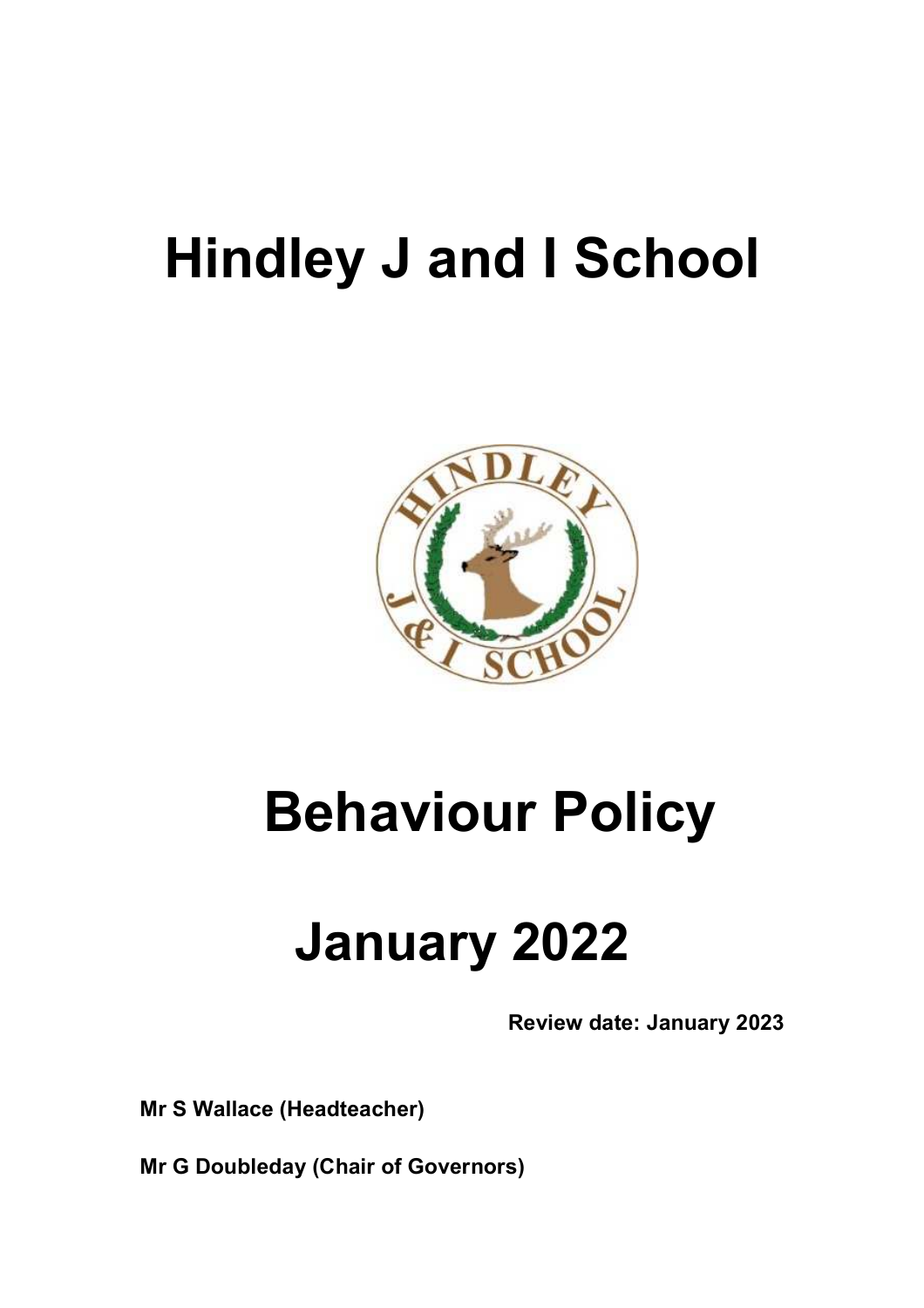# **1. Mission statement**

#### **Believe and Achieve**  *"Behind every young child who believes in themself is an adult who believed first."*

At Hindley Junior and Infant School, we strive to create a safe, inclusive and inspiring environment which enables everyone to believe in themselves and achieve their aspirations.

We believe that our children need to possess key characteristics if they are to flourish in school and wider society. Opportunities to build upon, teach and celebrate these characteristics are interwoven into all aspects of school life. We endeavour for every child to be **respectful, resilient, honest, determined, confident, cooperative and ambitious.** 

Children and staff worked together to develop 5 golden rules which everyone agrees to follow in order to make the school as safe as possible for all, ensures school is a happy place and that everyone can learn and flourish.

The golden rules are displayed around school, and are referenced to regularly. The rules are:

- 1. Respect EVERYONE, including ourselves, and EVERYTHING.
- 2. Always try our best, and allow others to try their best too.
- 3. Be honest and trustworthy
- 4. Move around school sensibly and quietly
- 5. Be responsible for our actions.

Our philosophy is underpinned by the United Nations Convention on the Rights of the Child, and we expect the support from parents and carers in the application of this policy.

# **United Nations Convention on the Rights of the Child**

| <b>Children's Rights</b>                                                                                                                    | <b>Adults' Responsibilities</b>                                                                                                                                                                               | Children's<br><b>Responsibilities</b>                                                                             |
|---------------------------------------------------------------------------------------------------------------------------------------------|---------------------------------------------------------------------------------------------------------------------------------------------------------------------------------------------------------------|-------------------------------------------------------------------------------------------------------------------|
| Every child has the right to<br>a primary education that<br>develops their personality<br>and talents to the full.<br><b>Article 28, 29</b> | Every<br>adult<br>the<br>has<br>responsibility to provide a<br>curriculum that empowers<br>learners to be the best that<br>they can be.                                                                       | child<br>Every<br>has<br>the<br>responsibility to work hard<br>and be the best that they<br>can.                  |
| Every child has the right to<br>be protected from harm.<br>Article 36                                                                       | Every adult has<br>the<br>responsibility to<br>protect<br>children<br>through<br>being<br>vigilant and maintaining an<br>environment<br>that<br><b>is</b><br>physically and emotionally<br>safe for everyone. | child<br>the<br>Every<br>has<br>responsibility to be kind<br>and gentle to others and to<br>keep themselves safe. |
| Every child has the right to<br>be listened to.<br>Article 12                                                                               | Every adult<br>the<br>has<br>responsibility to<br>be<br>an<br>active<br>listener<br>to<br>and<br>ensure that children have<br>the skills and opportunities<br>to be heard.                                    | child<br>the<br>Every<br>has<br>responsibility to listen to<br>others and to join in.                             |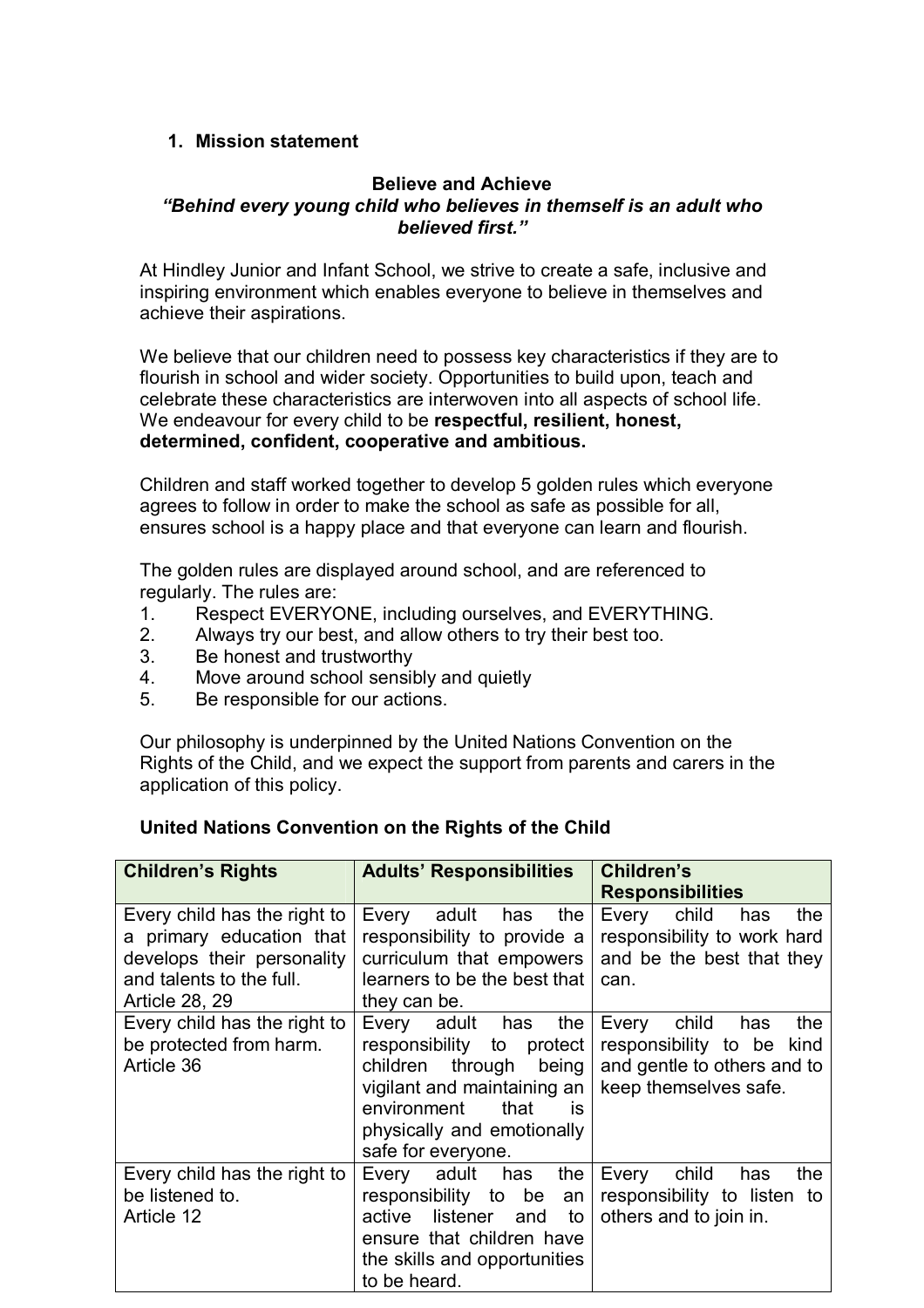| does<br>Every child<br>who<br>something wrong has the<br>right to receive help.<br>Article 40                                                                            | the<br>adult<br>has<br>Every<br>responsibility<br>to<br>treat<br>children with fairness and<br>equity and to support them<br>to resolve problems and<br>repair relationships.<br>At Hindley J&I all staff,  <br>parents and carers can | child<br>the<br>Every<br>has<br>responsibility to be honest<br>to<br>and<br>the<br>accept<br>consequences<br>their<br>of<br>choices.<br>At Hindley J&I children can<br>advice from<br>the<br>seek |
|--------------------------------------------------------------------------------------------------------------------------------------------------------------------------|----------------------------------------------------------------------------------------------------------------------------------------------------------------------------------------------------------------------------------------|---------------------------------------------------------------------------------------------------------------------------------------------------------------------------------------------------|
|                                                                                                                                                                          | seek advice from<br>the<br>Learning Mentor.                                                                                                                                                                                            | Learning Mentor.                                                                                                                                                                                  |
| Every child has the right to<br>a clean environment.<br>Article 24                                                                                                       | the<br>Every<br>adult<br>has<br>responsibility to provide a<br>learning environment that<br>inspires<br>pride<br>and<br>promotes independence.                                                                                         | Every<br>child<br>the<br>has<br>responsibility to treat the<br>environment carefully and<br>to tidy up.                                                                                           |
| Every person has rights,<br>their<br>race,<br>whatever<br>religion, abilities; whatever<br>they think or say, whatever<br>type of family they come<br>from.<br>Article 2 | Every adult has<br>the<br>responsibility to respect<br>and cooperate with others.                                                                                                                                                      | Every<br>child<br>has<br>the<br>responsibility to respect<br>and cooperate with others.                                                                                                           |

# **Audience**

This policy document has been presented to and agreed upon by teaching staff, and has been distributed to all relevant members of the school team. Further copies of the policy are available from the headteacher's office or via the school website.

# **Aim**

The school has high expectations of its children, teachers and other members of the school community to ensure achievement for all.

Our behaviour policy aims to contribute to the achievement of the following:

- $\checkmark$  To promote self esteem
- $\checkmark$  To enable effective learning and teaching to take place. Any behaviour that disrupts learning or prevents achievement for all is unacceptable and will not be tolerated.
- $\checkmark$  To build relationships based on mutual respect and consideration for others.
- $\checkmark$  To reward good behaviour and provide encouragement to all children.
- $\checkmark$  To apply sanctions and consequences in the event of unacceptable behaviour
- $\checkmark$  To treat all children fairly and apply this policy in a consistent way.
- $\checkmark$  To ensure that all staff, children, parents and governors are aware of the rewards and sanctions applied in school.

#### **Principles**

At Hindley Junior and Infant School, we seek to lead children towards high selfesteem and self-discipline. We help children feel good about themselves by: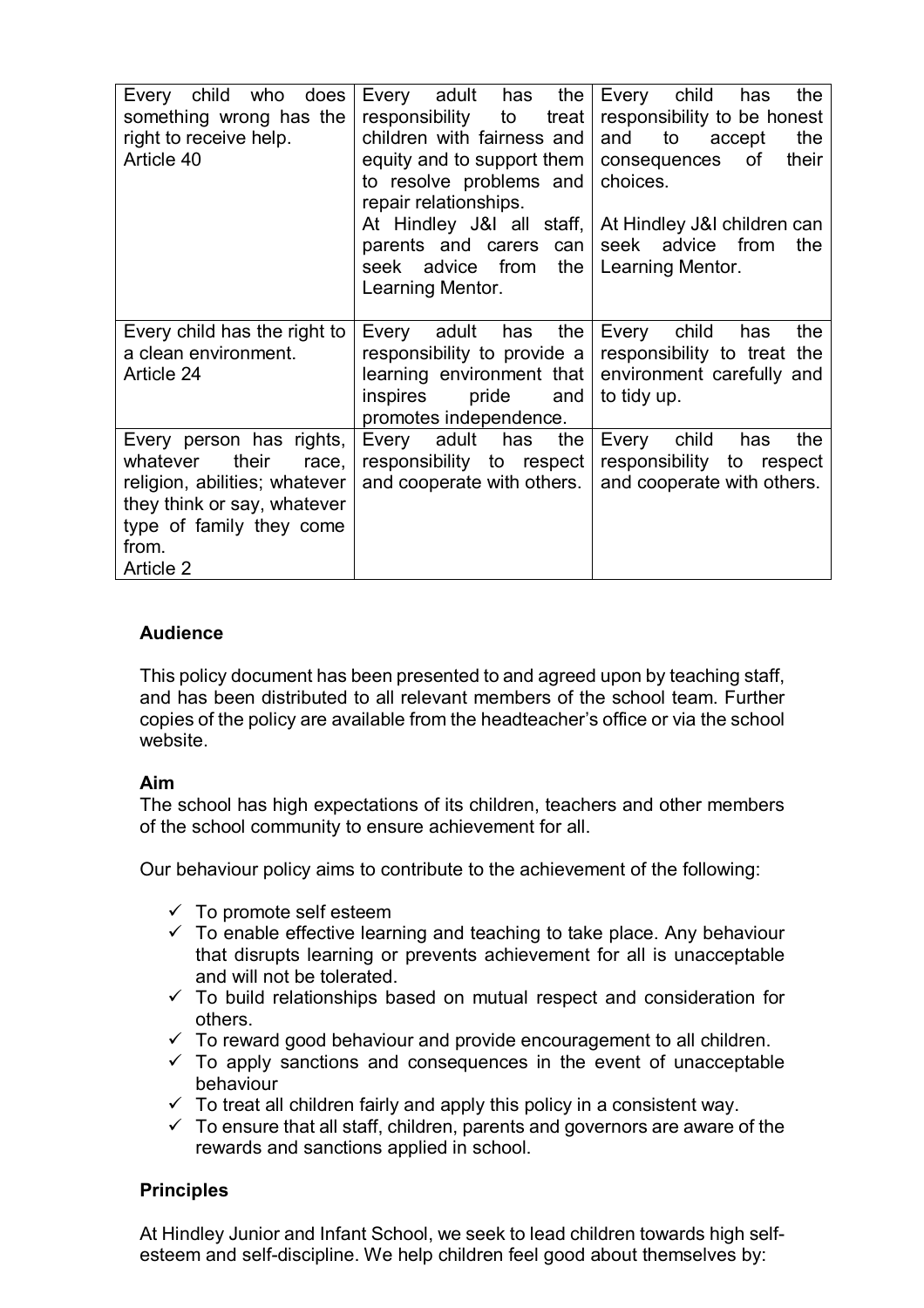- $\checkmark$  All staff being good role models and predominantly using positive behaviour management strategies consistently.
- $\checkmark$  Teaching the children through PSHE&C, RE and the wider curriculum about respect, dealing with emotions and preparing them to become a successful citizen of the world.
- $\checkmark$  Using celebration assemblies and other avenues (school dojo, social media and celebratory displays) to promote achievement both at home and in school.
- $\checkmark$  Provide active lunchtimes and playtimes, led by children.
- $\checkmark$  Providing opportunities for children to represent their school in various ways.
- $\checkmark$  Provide opportunities for children to experience a wide range of activities and experiences to improve their 'cultural capital' and knowledge and understanding of the wider world.
- $\checkmark$  Giving the children responsibilities.
- $\checkmark$  Having a learning mentor to support children and families.
- $\checkmark$  Pro-actively liaising between multi agencies to support vulnerable children.

#### **Roles and Responsibilities**

We believe that an effective behaviour policy is one that promotes the cooperation of teachers, children and parents. Such a policy recognises that children are ultimately responsible for their own behaviour, have the ability to change their behaviour, and need to recognise and accept the fact that there are consequences for their actions. Children must be encouraged to develop a strong sense of responsibility for their own behaviour and respect for themselves and others.

All of our children are expected to behave in a manner which does not bring the name of our school into disrepute or threaten the health and safety of other children, staff or members of the public. This includes the journey to and from school and any school visits.

The children will:

- $\checkmark$  Take responsibility for their own actions.
- $\checkmark$  Follow the school golden rules and endeavour to demonstrate the school key characteristics consistently (to be respectful, resilient, honest, determined, confident, cooperative and ambitious).

The Headteacher will:

- $\checkmark$  Promote the school characteristics (which closely align to the Fundamental British Values) at all times.
- $\checkmark$  Prevent bullying (homophobic, physical, race, prejudicial, sexual, religion, culture, cyber, adult-adult), and ensure any incidents of this nature are dealt with swiftly.
- $\checkmark$  Regulate good behaviour.
- $\checkmark$  Maintain and publicise the behaviour policy.

The Learning Mentor will:

- $\checkmark$  Monitor behaviour logs and address any childs needs through appropriate actions. For example, behaviour plans, discussions with parents or agency referrals.
- $\checkmark$  Support colleagues and families in dealing with any behaviour issues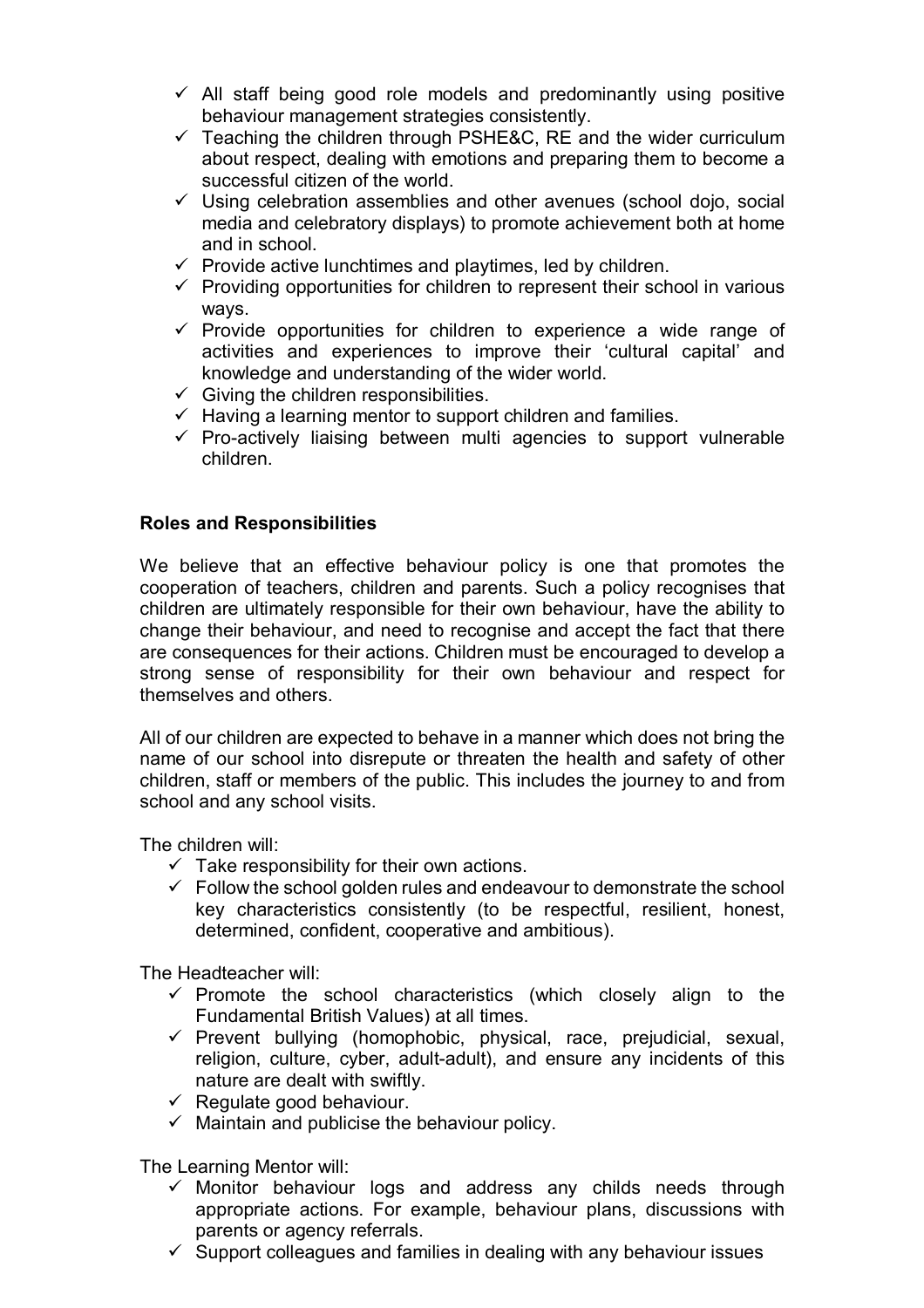The SENDco will:

 $\checkmark$  Ensure that where a child has a SEND, that their behaviour is managed in an appropriate way to meet their needs, and this could be different from the general policy.

All Staff will:

- $\checkmark$  Adhere to the policy, the rewards and sanctions.
- $\checkmark$  Advise and consult with parents.
- $\checkmark$  Seek the support and advice of the Learning Mentor/SLT when appropriate.
- $\checkmark$  Evidence serious negative behaviours (and follow up actions) on the school Behaviour Watch account.
- $\checkmark$  Treat all children fairly and with respect: promoting positive behaviour management strategies.

Parents/carers will:

- $\checkmark$  Support the school policy
- $\checkmark$  Engage with the school
- $\checkmark$  Access Learning Mentor support when required

# **Rewarding Positive Behaviour**

As a school we predominantly promote a positive behaviour management approach. When children demonstrate good conduct and excellent attitudes to learning, showing respect for other's ideas and points of view they can receive many forms of praise/rewards, as seen suitable, by the class teacher, learning support assistants (LSAs), other adults or peers. This may include the following:

- $\checkmark$  Verbal praise
- $\checkmark$  Stickers and stamps
- $\checkmark$  Sharing work with Senior Leaders and the school community e.g. via Dojo, Outstanding work table or visiting other classes.
- $\checkmark$  Head teacher Special Awards
- $\checkmark$  Lunchtime Awards/Trophies
- $\checkmark$  Positive dojos (linked the seven key characteristics: We endeavour for every child to be respectful, resilient, honest, determined, confident, cooperative and ambitious.)
- $\checkmark$  Message home to parents/carers
- $\checkmark$  Attendance trophy and other rewards
- $\checkmark$  Whole school tiered award system linked to Class Dojo (Bronze, Silver and Gold Certificates and Badges)
- $\checkmark$  Celebration assemblies with peers and parents

# **The Zones of Regulation**

At Hindley J & I we use The Zones of Regulation as a whole school approach to support children to understand their own and others' emotions and learn to self-regulate. All staff use this common language to discuss emotions and behaviours. There is a Zones of Regulation display in every class and Reception staff wear a visual aid on their lanyards to support communication. Key learning from the Zones of Regulation curriculum is revisited at an ageappropriate level at the start of each academic year, as part of the children's induction to their new year group. This is then revisited through assemblies and the PSHE curriculum throughout the year. The Zones are applied throughout all strands of behaviour management – proactive and preventative support, responding within the moment and reflecting on what has happened.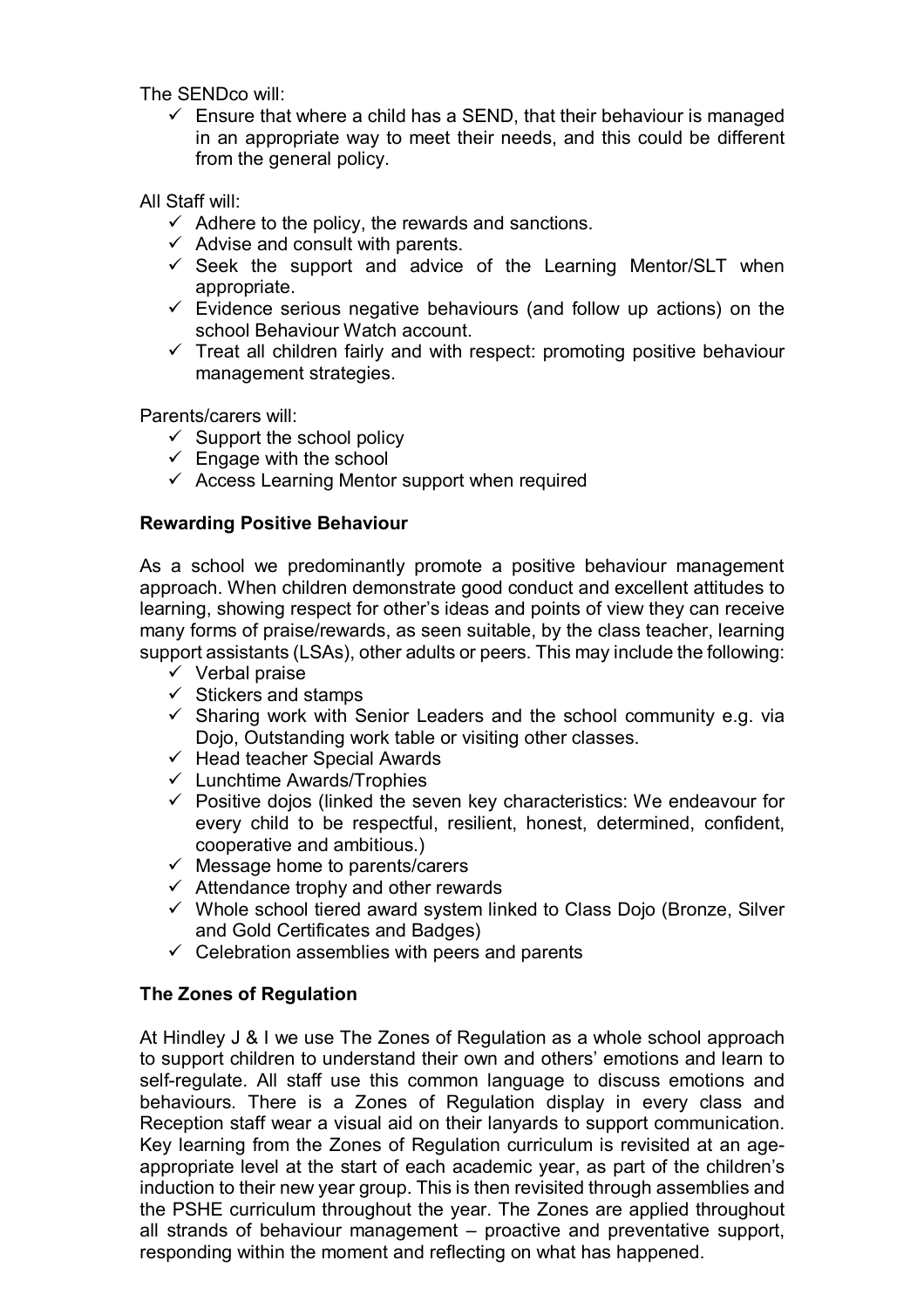The Zones:

- $\checkmark$  The Blue Zone: a low energy state where the 'slow' feelings reside, e.g. sad, tired, bored, sick
- $\checkmark$  The Green Zone: the optimum state for the classroom, including feelings such as: happy, calm, focussed, proud
- $\checkmark$  The Yellow Zone: a high energy state where the 'fizzy' feelings are found, e.g. excited, frustrated, anxious, silly
- $\checkmark$  The Red Zone: an 'out of control' state including feelings such as: angry, aggressive, terrified, elated

It is made clear to the children that there are no 'bad' Zones/feelings - all Zones are 'expected' at different times and in different circumstances. You can be in more than one Zone at a time and some emotions may fall into more than one Zone. Staff refer to undesirable behaviours as 'unexpected'. This may be because the behaviour does not match the situation or the size of a child's response does not match the size of the problem. Children are taught a range of thinking, calming and sensory tools to support their self-regulation.

# **Tiered Award System**

To encourage our children to be active learners and thoughtful, caring citizens, both in school and wider society, we have a tiered award system. Children collect dojo points when they demonstrate a range of age- appropriate desirable behaviours, linked to our seven school key characteristics and golden rules. There are three key goals for children to work towards: Bronze Award (75 dojos), Silver Award (150 dojos) and Gold Award (225 dojos). When one of these is reached, children are rewarded with a badge, certificate and celebratory family assembly. Celebration assemblies are held weekly to celebrate significant achievements in school and from home.

#### **Unacceptable Behaviours and Sanctions**

In line with the fundamental British Value of 'the rule of law', at Hindley Junior and Infant School, we believe that children need to learn from an early age that unacceptable behaviour will result in consequences. If children choose to display unacceptable behaviour, then they need to accept the appropriate consequence/sanction.

Appropriate sanctions and consequences include:

- $\checkmark$  Verbal warnings.
- $\checkmark$  Removal of a dojo (maximum of two dojos can be removed per 'incident').
- $\checkmark$  Children moved to a different area within the classroom or playground (separated from certain peers) for a period of time.
- $\checkmark$  isolated from peers for part of playtimes or lunchtimes (children will always get a 'playtime' but the time may be limited and/or the children they can interact with may be limited).
- $\checkmark$  Children can be kept inside with a member of staff for part of their playtime or lunchtime to complete work (where the child has put in minimal effort in the first place).
- $\checkmark$  Privileges, e.g. attending after school clubs or representing the school in inter-school competitions etc. can be removed for more serious and/or persistently unacceptable behaviours.
- $\checkmark$  Individual messages sent to parents via Dojo.
- $\checkmark$  Phone calls home to parents.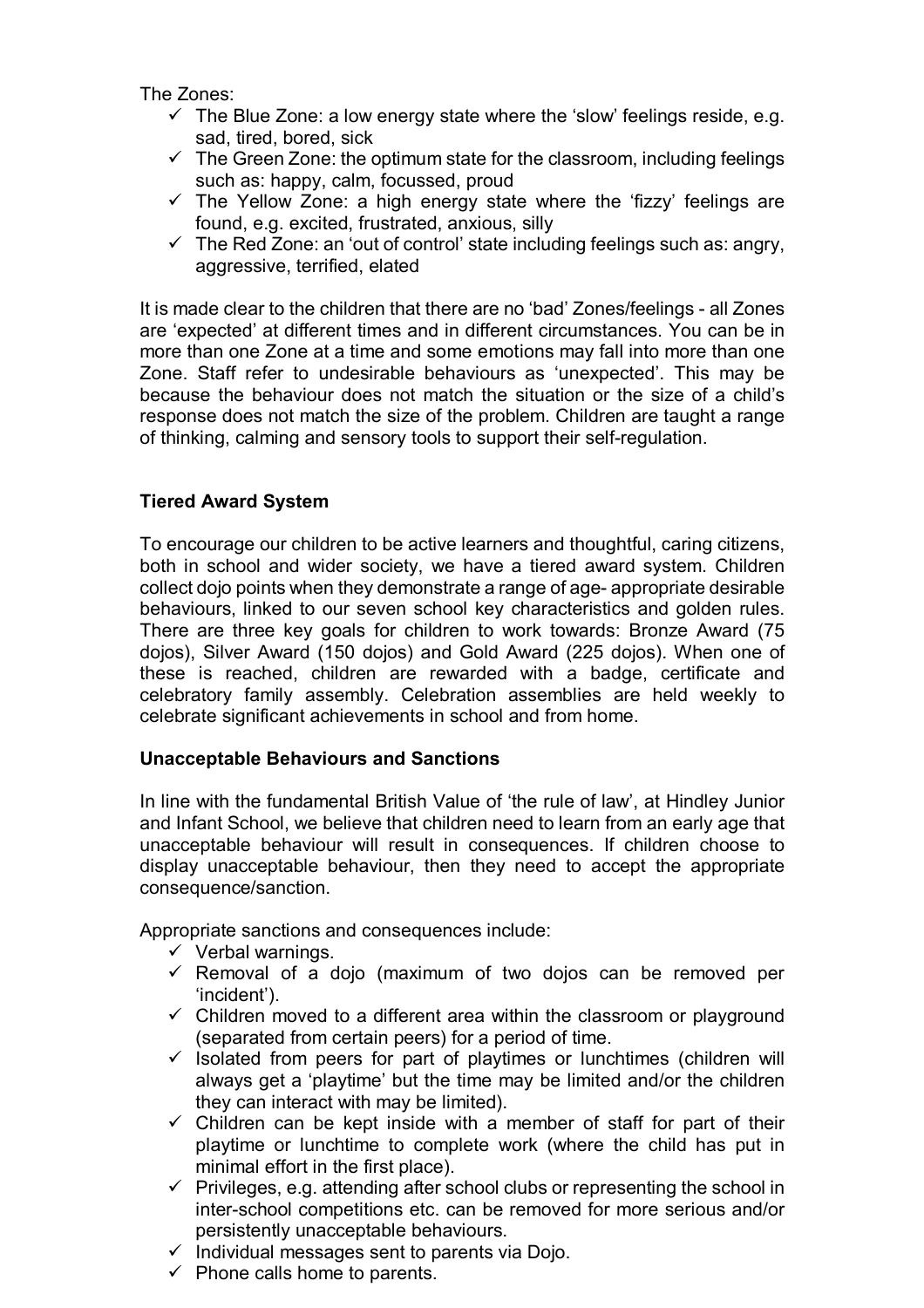- $\checkmark$  Sent to member of SLT.
- $\checkmark$  Parents invited into school to discuss behaviour with class teacher and/or SLT.

A verbal warning should always be the first sanction implemented. However, sometimes teachers need to use their professional judgements when issuing sanctions based on the seriousness of the behaviour being displayed. It is impossible to devise a practical and effective hierarchy of behaviours and consequences as too many variables affect what is an appropriate and effective consequence from one child to the next. For serious behaviours e.g. fighting/aggression, persistent defiance, racist or homophobic comments etc., children should be given a 'more serious' consequence as a verbal warning is not appropriate. Any negative behaviour that warrants more than a verbal warning should result in a child losing at least one dojo too. For example, if a child is sent to a member of SLT, they would also lose a dojo. Every time a child loses a dojo, their parent/carer is automatically informed of the reason why.

# **Consistent Unacceptable Behaviours**

When misbehaviour becomes a problem and children are discussed in a more formal way (involving parents and other stakeholders), it is recommended to consider whether the child fits into one of the identified categories below, and approaches to deal with the issue should be tailored accordingly.

a) Children who do not have the necessary understanding or skills (will require a teaching approach and/or specialist intervention/support).

b) Children who can behave but choose not to (will require a discipline based approach).

c) Children who have the necessary skills but are experiencing trauma (will require emotional and therapeutic approach, usually from the schools learning mentor in the first instance).

Children who display consistently unacceptable behaviours, who fall into a) or c), will be dealt with on individual basis, using expert advice and guidance where necessary.

#### **Use of the Police**

At Hindley Junior and Infant School, we do not use the Police as part of our sanction system, unless it is requested by parents/carers, and is appropriate. However, we may refer to the police in general terms, for example in an assembly as part of a talk on child safety. When requested, it is for the headteacher to decide whether to allow police officers to conduct interviews on the school site. When making this decision, the headteacher will consider whether the children concerned are the alleged perpetrators or victims of the incident being investigated, and the severity of this incident. Guidance from the Metropolitan Police Service and the Department for Education (DfE) states 'schools are not required to seek permission from parents before allowing a pupil to be interviewed by the police. It is for the school to decide whether to contact the pupils' parents'.

#### **Pupil Exclusions**

Exclusions may be for either a fixed term or permanent. The headteacher has the delegated responsibility to decide whether a child should be excluded. Exclusion will only happen in response to a very serious breach, or a series of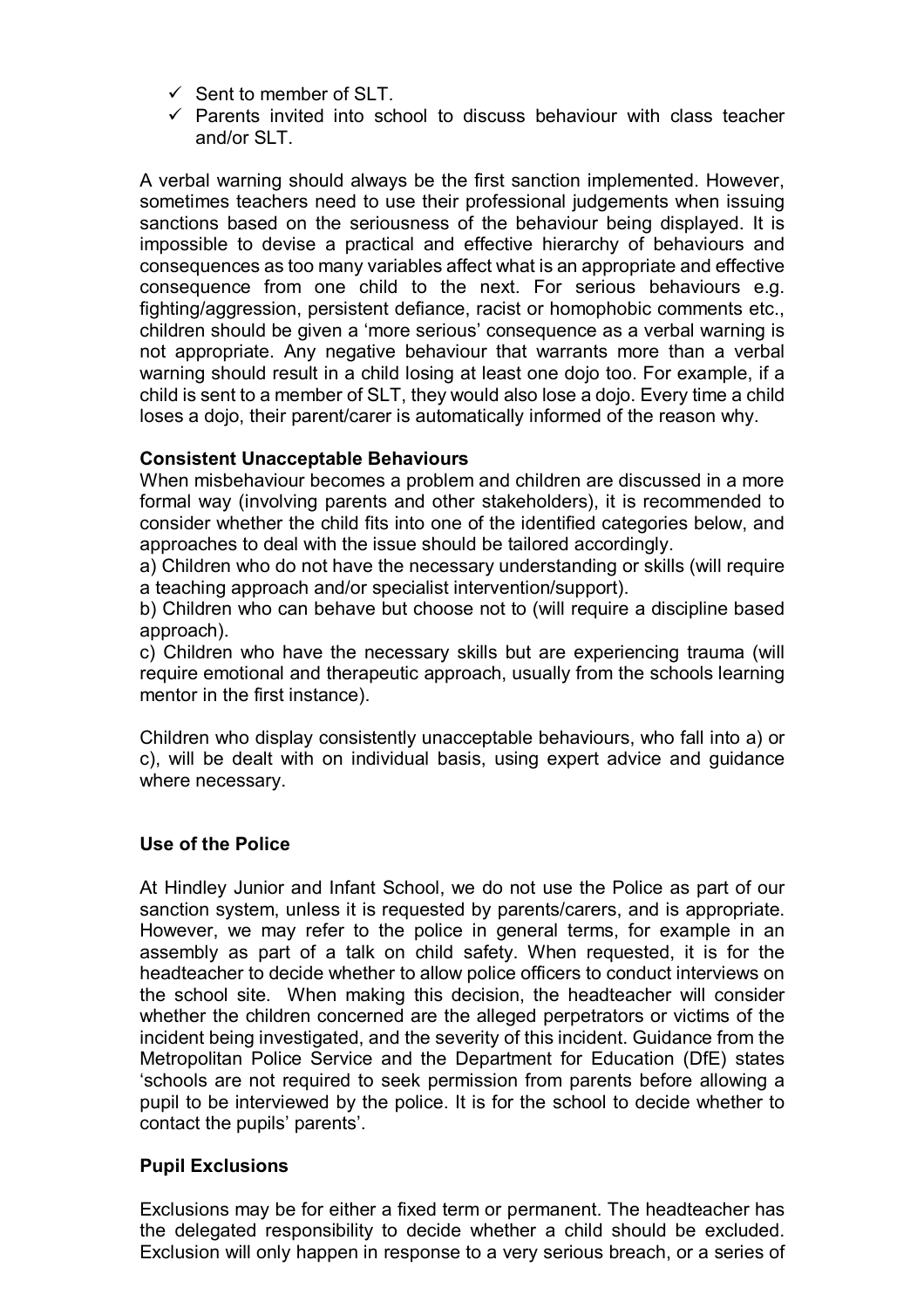breaches, of the school rules or where alternative forms of behaviour management have been shown to fail including, yet not limited to:

- $\checkmark$  Persistent bullying of a child
- $\checkmark$  Physical assault against a child or member of staff
- $\checkmark$  Threatening behaviour against a child or member of staff
- $\checkmark$  Verbal abuse
- $\checkmark$  Racist abuse
- $\checkmark$  Sexual misconduct

Please refer to Hindley Junior and Infant School Exclusion Policy

### **Use of Reasonable Force**

Very occasionally an incident may occur when a child becomes violent or extremely aggressive. Members of staff only intervene physically to control or restrain children to prevent injury to the child or other children or to prevent the child from causing damage to property. These rare situations will be managed using de-escalation strategies and where necessary, Positive Handling Responses (in line with Team Teach Training). Restraint is only ever used when absolutely necessary, and under no circumstances will restraint be used as a form of punishment. All serious incidents will be recorded on Behaviour Watch . At Hindley Junior and Infant School, when the use of reasonable force is necessary, we follow the Local Authority 'Use of reasonable force' guidance which reflects up to date legislation, current good practice and guidance from the DFE (Use of reasonable force Advice for headteachers, staff and governing bodies July 2013).

# **Searching Children**

Staff have the right to search a child for any article that has been, or is likely to be used to commit an offence, cause personal injury or damage property. When searching a child's belongings or pockets. The adult should ask the child to empty their belongings in front of them. Under no circumstances should an adult put their hands on a child's body or in their pockets to search them. If the child refuses, parents must be contacted immediately.

#### **Work Stations**

A workstation is a small, quiet distraction-free area where a child can work independently, consolidating their knowledge, understanding and skills. Workstations may be used to help promote positive behaviour and attitudes to learning. However, a child should not be sat at a work station for the majority of their time, isolated from their peer group all day. This goes against our school key characteristics and is not good for the development of the individual child.



# **Hindley Junior and Infant School**